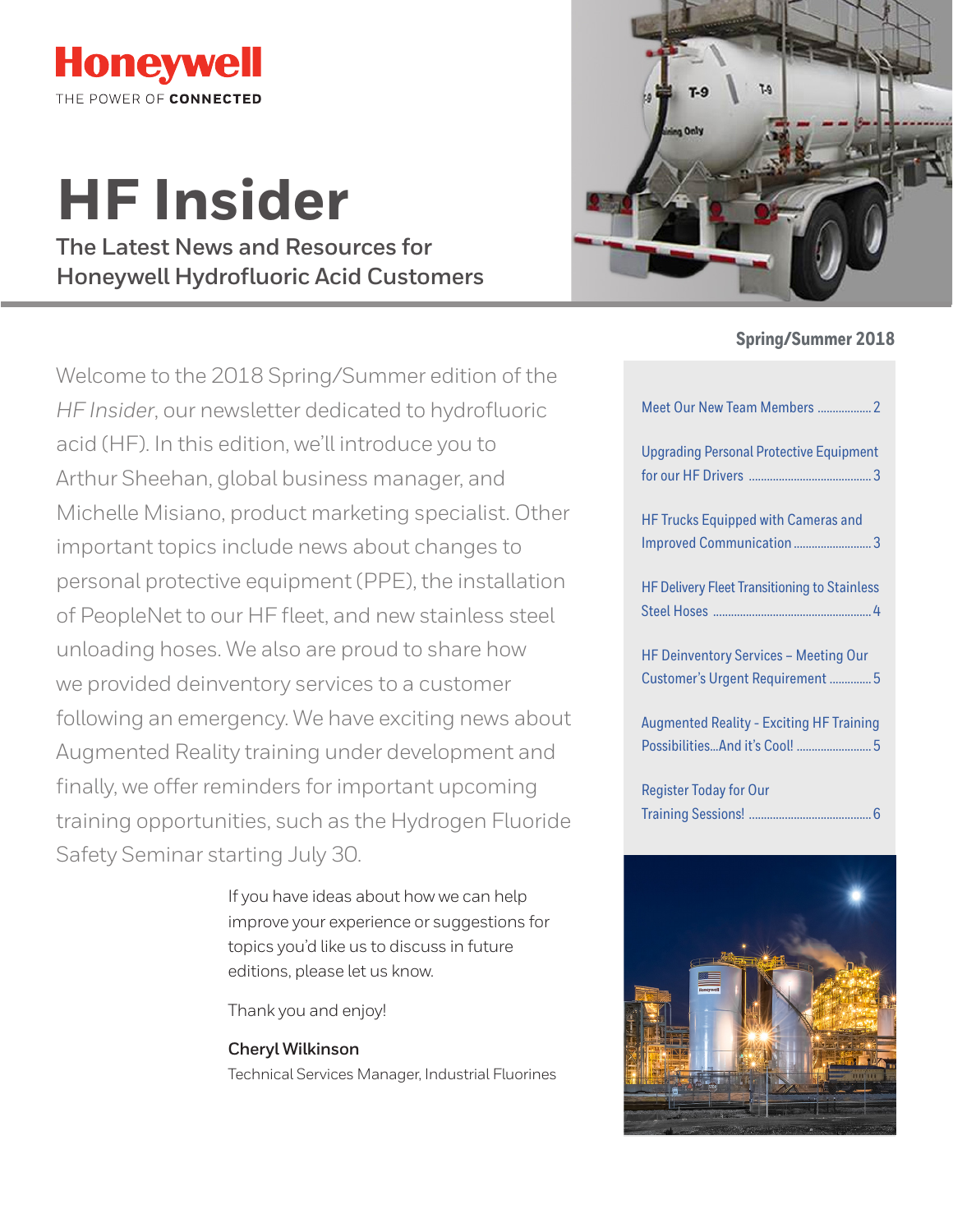<span id="page-1-0"></span>

## **MEET OUR NEW TEAM MEMBER – ARTHUR SHEEHAN**

Role: Global Business Manager, HF/BF<sub>3</sub>, Advanced Materials

**Education:** Bachelor of Science in Operations Research and Industrial Engineering, Cornell University; MBA, Columbia University.

**Why are you excited to be in this role in the HF business?** I am proud to be working with the world's largest HF production facility and the leader in HF reliability, technical services, and safety. HF is the core building block for all Fluorine Products and is a key material in many other industrial processes such as alkylation, leaching, and nuclear. We have a fantastic customer base. I really enjoy the depth of the customer relationships as some of the partnerships go back almost 20 years! I feel very energized as I work alongside our world-class, seasoned internal team from plant operations, technical services, sales, and transportation.

Past experience: I've been with Honeywell for 6 years. Prior roles included global product marketing manager for the Foam Blowing Agents business. Before that, I was a procurement manager covering our Specialty Products business.

**What are your priorities in this role?** My top priority is a zero-incident rate for any issues relating to safety, offloading, production, and delivery. I'm focused on enhancing our position as the technical services leader through continued innovation, such as implementation of level sensors on the trailers, PeopleNet on the tractors, and the use of Augmented Reality for training. Finally, we want to earn more business by continuing to bring exceptional value through reliable and safe supply to our customers.

**Dream job if not at Honeywell:** I love the New England region and being on the water. Owning a fishing charter business in New England sounds great!

**Family:** I've been married for 7 years and we have two young boys - one is 18 months old and the other is 3 and a half years old. Our home is in New Jersey.

**Hobbies/Interests:** Between work and raising two active boys, there's not a lot of time for hobbies. When I do have time, I love anything to do with the water, like boating, fishing, and going to the beach.



## **MEET OUR NEW TEAM MEMBER – MICHELLE MISIANO**

Role: Product Marketing Specialist, HF/BF<sub>3</sub>, Advanced Materials

**Education:** Bachelor's degree in Finance, Pace University; MBA, Marist College.

**Why are you excited to be in this role in the HF business?** This is my first role at Honeywell so learning about the HF and BF<sub>2</sub> businesses has been new and interesting. The crossfunctional team has been welcoming and willing to help me learn.

Past experience: I began my career as a banking analyst and from there, I have transitioned into a variety of marketing roles in product management and brand merchandising management. I spent many years working for large paint companies, such as Benjamin Moore and Sherwin Williams.

**What are your priorities in this role?** The main priorities in this role are to support and manage all of the product marketing activities related to the HF/BF<sub>2</sub> businesses. This involves working closely with account managers, manufacturing, logistics, R&D, and technical services to support our customers to ensure quality products are delivered safely.

**Dream job if not at Honeywell:** It would probably be in the health and wellness industry. Living a healthy lifestyle is important and interesting to me.

**Family:** I have two young children (ages 2 and 3) that keep me entertained and very busy.

**Hobbies/Interests:** My hobbies are walking, yoga, pilates, or doing anything outside when the weather is nice. I also like watching football and baseball.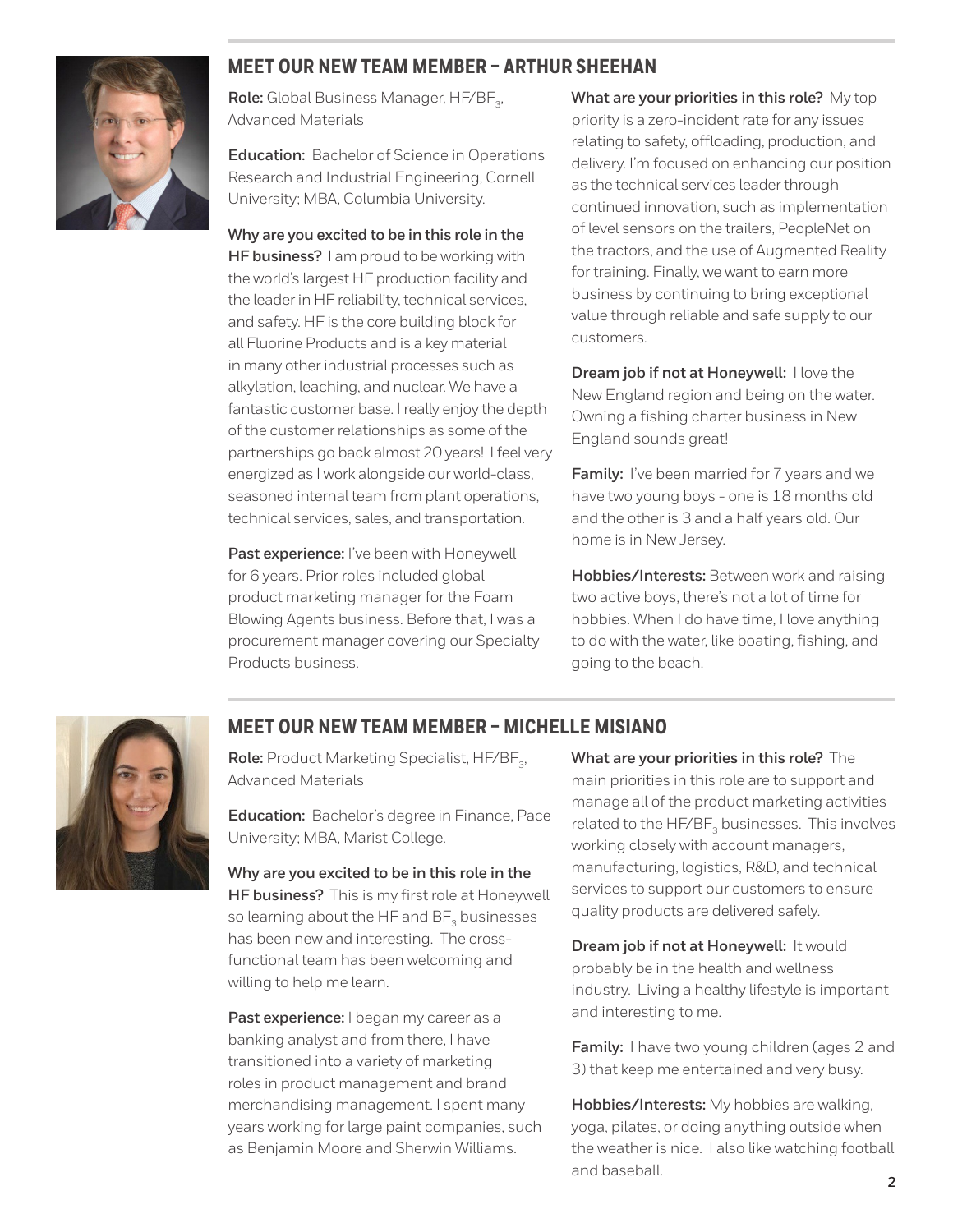<span id="page-2-0"></span>

# **UPGRADING PERSONAL PROTECTIVE EQUIPMENT FOR OUR HF DRIVERS**

In accordance with our commitment to safety, our Performance Materials and Technologies (PMT) HSE group has been reviewing the PPE requirements for all HF-related tasks. PMT has revised the PPE required for HF drivers when making anhydrous HF deliveries. At left is a picture showing the new PPE for anhydrous HF deliveries, as well as the corresponding PPE matrix.

|                                                                                                            | HF Level B                                                                                                                             |
|------------------------------------------------------------------------------------------------------------|----------------------------------------------------------------------------------------------------------------------------------------|
| Suit/Clothing                                                                                              | Hooded HF-resistant chemical PPE                                                                                                       |
| Eye/Face and Respiratory Protection<br>(All respiratory protection shall be NIOSH/<br>equivalent approved) | Pressure-demand or other positive pressure<br>mode (e.g., open/closed circuit) full-face<br>supplied-air respirator with escape bottle |
| Head Protection (All hard hats used shall be<br>ANSI/equivalent approved)                                  | Hard Hat as required by PPE Hazard<br>Assessment                                                                                       |
| <b>Hand Protection</b>                                                                                     | HF-Resistant inner gloves (HFIPI) and<br>HF-Resistant outer gloves                                                                     |
| Foot Protection                                                                                            | HF-Resistant boots, with safety toe and shank                                                                                          |

#### **What does this PPE upgrade mean to you?**

The HF drivers will return to using the half C halo hood. The jacket and hood are integrated. Underneath this half C halo hood, there will be a pressure-demand, full-face supplied-air respirator with 5-minute escape bottle. The half C halo hood and pressure-demand, fullface supplied-air respirator are expected to be in service by mid-July. Our HF drivers' overall interaction with your team and delivery of the product remains unchanged.

#### **Additional background:**

Honeywell's HSE team is constantly working to ensure the safety of employees while performing hazardous job tasks. The HSE

team identified an opportunity to upgrade the respiratory protection for HF drivers while offloading anhydrous HF. The half C halo hood configuration without full-face respiratory protection had an assigned protection factor (APF) of 25. The half C halo hood with the full-face supplied-air respirator has an APF of 1,000. Additionally, the use of respiratory protection follows the Hydrogen Fluoride Industry Practices Institute (HFIPI) recommendations. For HF users, these recommended practices are like what the API RP-751 is to the refining industry.

Please contact your Honeywell HF representative if you have questions about this change.

## **HF TRUCKS EQUIPPED WITH CAMERAS AND IMPROVED COMMUNICATION**

We are excited to announce that our fleet of transportation trucks is upgraded with **[PeopleNet](https://www.peoplenetonline.com/)**, a world-class digital system that is proven to improve safety and fleet efficiency, while being compliant with federal safety regulations.

Some of the features that PeopleNet technology provides for our fleet include:

• Electronic logs

• Safety features

- Tractor and trailer are equipped with a series of 4 cameras

- One camera mounted inside the cab faces forward, so it can see what the driver sees

- Each side view mirror has a camera that faces rearward

- A fourth, rear facing camera is mounted at the back of the trailer (not on all trailers yet)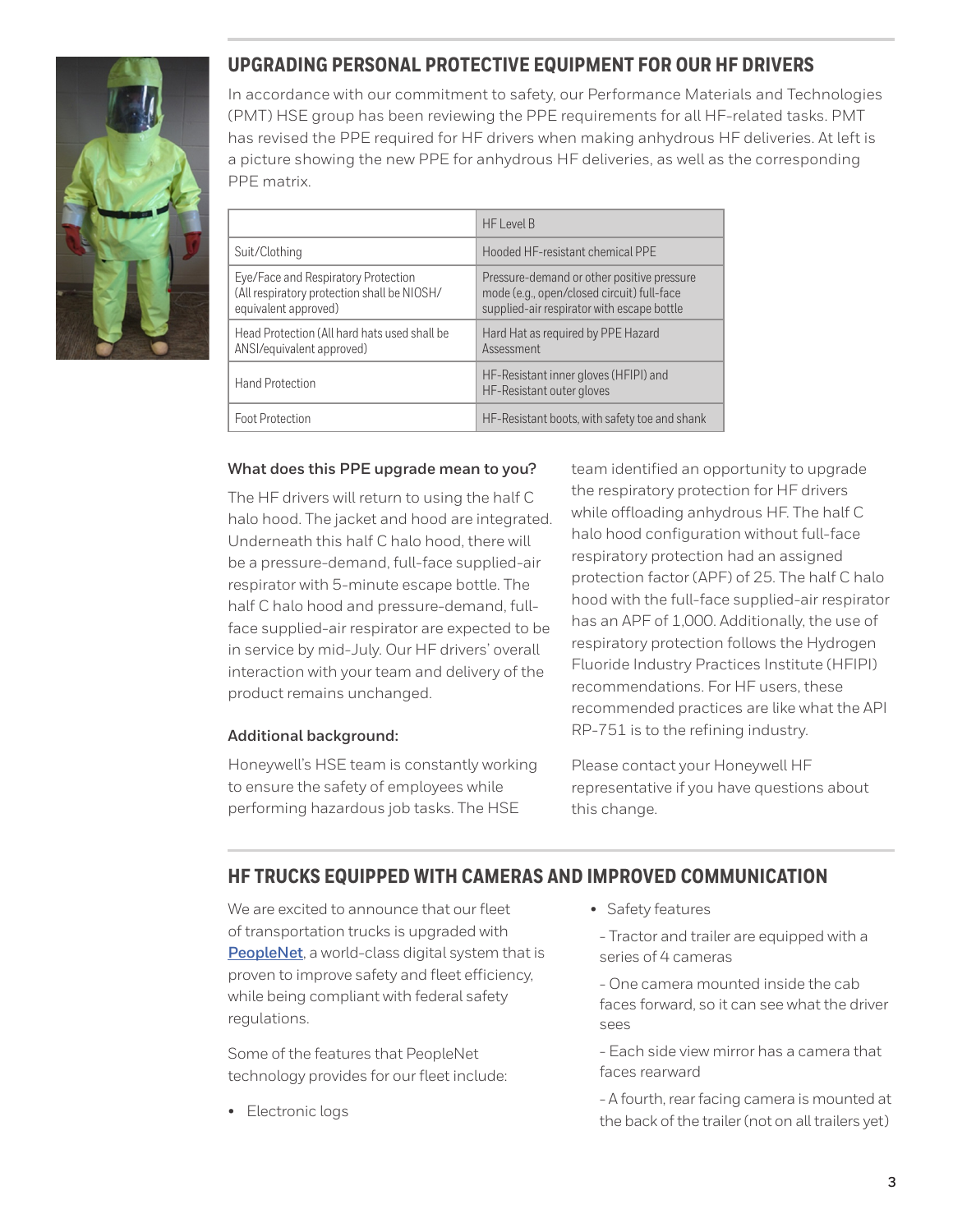<span id="page-3-0"></span>

**Rear Facing Camera on Back of Trailer**

Examples of situations when the camera system would be activated to provide a digital recording include:

- A vehicle accident or a hard-brake incident (system is designed to record the 8 seconds leading up to an incident, as well as the 12 seconds after the incident)
- Periodically, these cameras will be activated by Honeywell management to observe driver performance
	- The cameras can be activated during transport, as well as during the off-loading

process. We want to observe the drivers so that exemplary safety behavior can be recognized, while identifying coaching opportunities for others who are on their continual journey of safety excellence.

Please take a moment to view this **[video](https://www.youtube.com/watch?v=DagZHan4Auw)** for a demonstration of how these cameras will be utilized. The video is less than 4 minutes and provides actual incidents that were captured by the **[PeopleNet](https://www.peoplenetonline.com/)** system.

If you have any questions, please feel free to reach out to your account manager.

**(Shown with optional 1/8" vent port accessory)**



## **HF DELIVERY FLEET TRANSITIONING TO STAINLESS STEEL HOSES**

As part of our commitment to continually improve our HF truck fleet, new state-of-the-art stainless steel hoses are being installed. These hoses comply with HFIPI requirements and are intended to further reduce the potential for failures due to hose-related issues.

- Corrugated Flexible Stainless<br>Steel Shell
- Stainless Steel Wire Braided Exterior
- Teflon internal liner
- Loose wrapped, spiral wound<br>hard plastic protection (protect<br>against fraying)
- Stainless Steel 4-bolt 150lb<br>Flange



As shown, the new hose has a Teflon™ internal liner, surrounded by a flexible 316 stainless steel hose, and further surrounded by a stainless steel, wire braided exterior. The hose has weep holes at each flanged end.

In addition to being lighter, it has a tighter bend radius and will hold up against abrasions and impacts better than rubber hoses. Working temperatures for this hose are minus 20° F to plus 350° F. The transition to these stronger, more durable stainless steel hoses is underway and we expect the entire fleet to be outfitted with the new hoses by the end of the year.

*Teflon is a registered trademark of The Chemours Company.*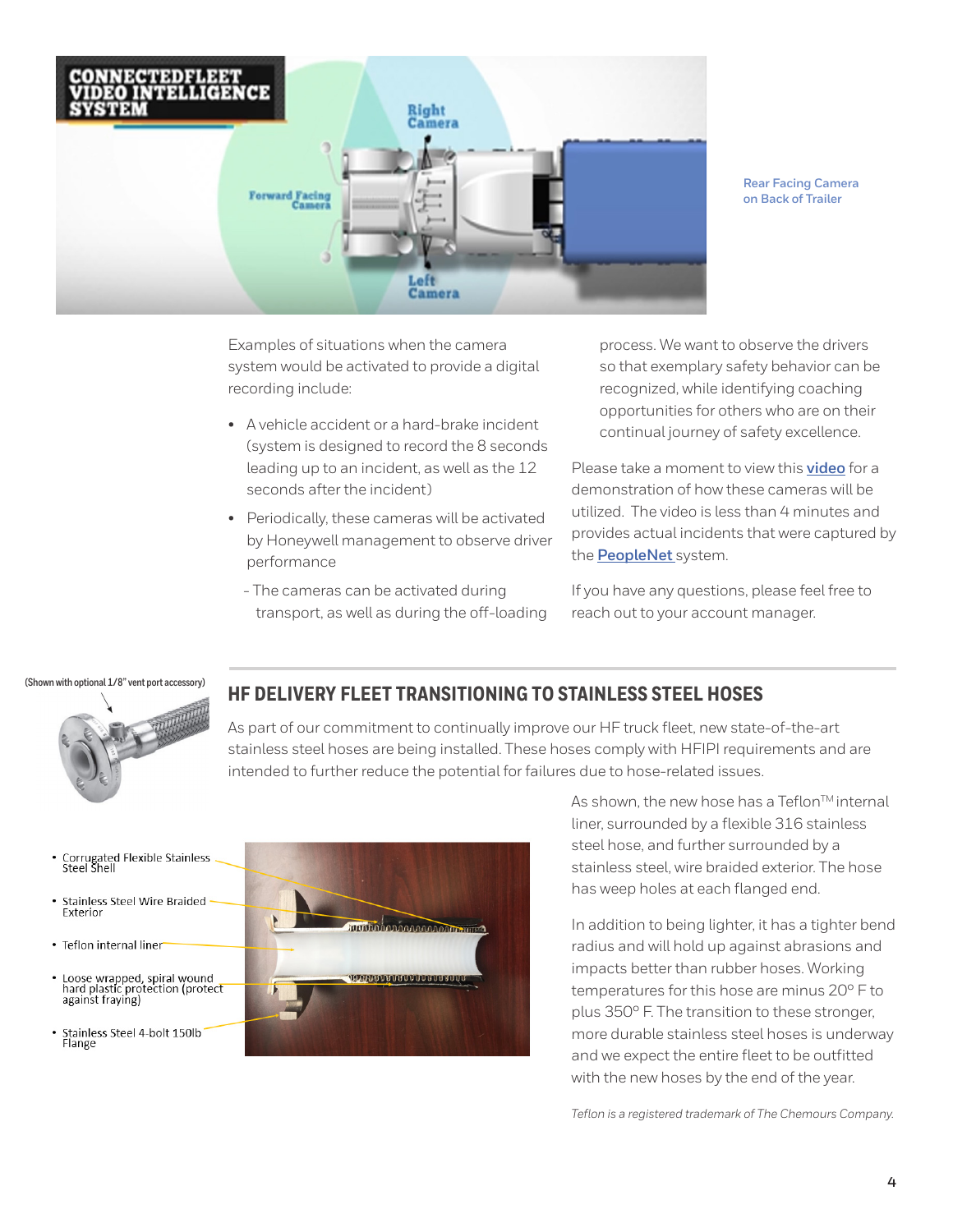## <span id="page-4-0"></span>**HF DEINVENTORY SERVICES – MEETING OUR CUSTOMER'S URGENT REQUIREMENT**

When a major Texas refinery needed to remove HF Acid from its alkylation unit to perform emergency repairs, our HF team was immediately called upon to assist. The team developed and implemented an HF deinventory plan urgently and flawlessly. After quickly assessing the situation, the team visited the customer and worked long hours through the weekend to put together and execute the HF deinventory in a matter of days – a task that typically takes several months.

"We are very proud that our HF deinventory services are able to assist our customers, even in emergency situations," said Arthur Sheehan, global business manager, Honeywell HF/BF<sub>3</sub>. "It is rewarding to apply our HF expertise and capabilities in collaboration with our customers to exceed their expectations."

Sheehan explained that, in parallel to the deinventory planning, the team worked with the customer to reach a deinventory service agreement that allowed both parties to work quickly to get the job done. He added that our team, which also included Cheryl Wilkinson, Tony Loggie, Alessandra Marcarian, Larry Dull, and others, planned and implemented a safe, incident-free deinventory in 7 days from initial notification by the customer.

Feedback from the customer about our assistance during this emergency repair was very positive. The customer's HF alkylation process project manager said, "Honeywell was contacted on a Friday, and we were able to develop a plan and mobilize by mid-week the following week… everything was completed smoothly, safely, onschedule, and without incident. The Honeywell team really came together on very short notice to support us… ensuring this task went seamlessly start to finish."

The customer's strategic sourcing manager added, "I can only think of a handful of times in my 30-year career in which I've seen two large companies come together so quickly to accomplish such a critical task."



**To learn more about our HF deinventory services, [download](https://www.honeywell-hfacid.com/document/hf-deinventory-services-brochure/?download=1) our flyer.** 





## **AUGMENTED REALITY - EXCITING HF TRAINING POSSIBILITIES…AND IT'S COOL!**

All around us, we see how the digital world is impacting our physical world. At Honeywell, we've been exploring how technology can be used to improve how we serve our customers. One of the emerging technologies is Augmented Reality (AR). AR is an innovative technology that superimposes a computergenerated image on a user's view of the real world, thus enhancing or "augmenting" the user's view of reality and allowing for an interactive experience.

One of the AR initiatives we are developing will be to enhance our HF customer training on

proper Capping Kit installation on an HF trailer in the event of a leak. Here's a sneak preview of some of the benefits that AR training could provide:

• After instruction on how to properly install the Capping Kit, customers would practice what they have learned through three AR scenarios:

> 1) show me 2) help me 3) and try me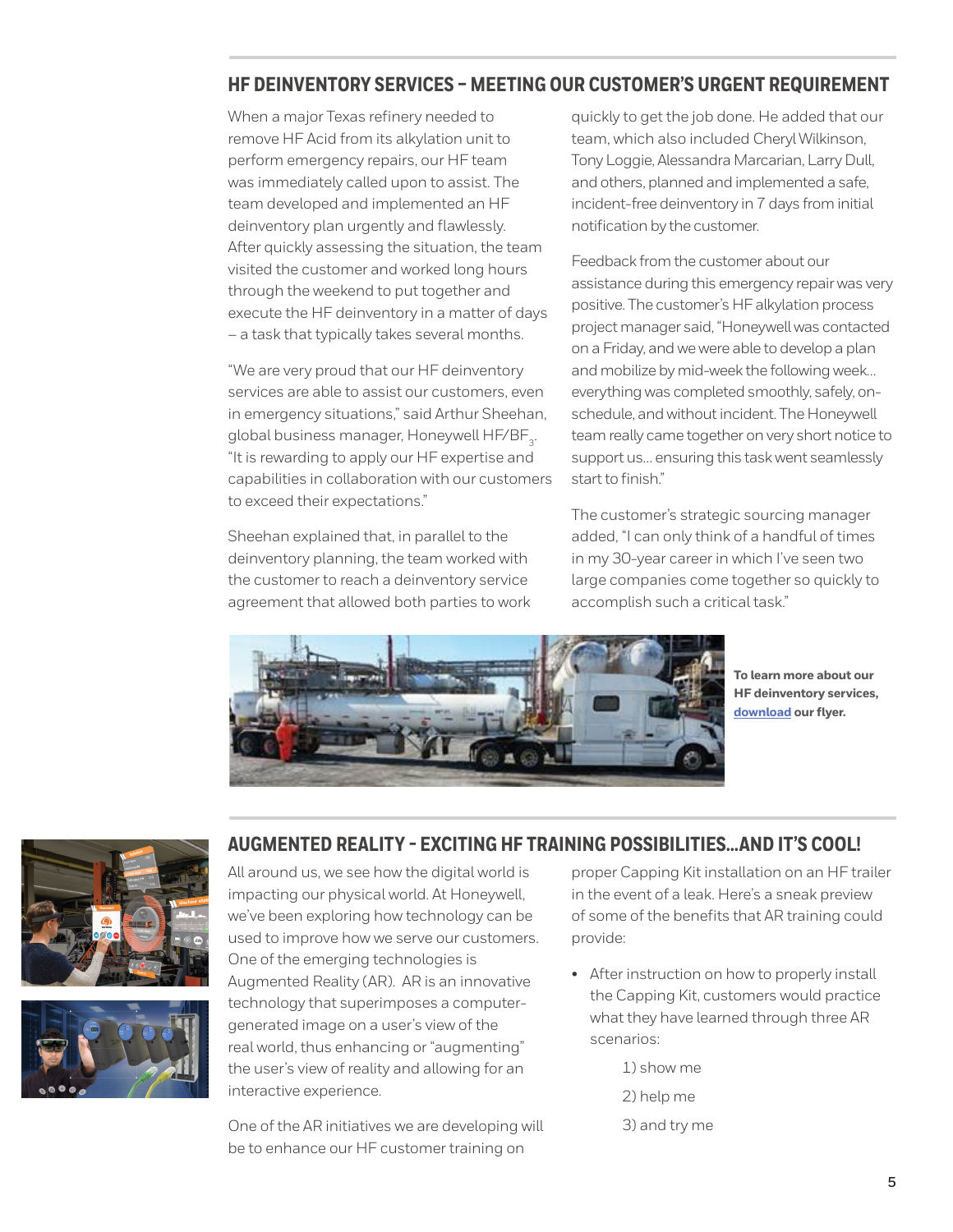<span id="page-5-0"></span>Additional benefits:

- Ability to enhance training and simulate complex situations and conditions
- Ability to simulate typical failure modes with varying degrees of difficulty
- Can support multiple users allowing others to share in the experience, compete, and learn by watching
- Digital documentation of skill competency
- AR provides a multi-sensory learning experience that meets the learning experience of the current workforce

Benefits from a bottom-line perspective:

- Reduced risk for an incident that is not properly mitigated due to lack of training
- Ability to train new employees on demand and ensure they are prepared to support emergency response

Augmented Reality is on the leading edge of training to reduce risk and improve competency. We look forward to bringing this industry-leading technology to our customers. As AR training gets closer to being launched later this year, we'll continue to keep you wellinformed.

# **REGISTER TODAY FOR OUR TRAINING SESSIONS!**



## RECOMMENDED TREATMENT OF HF EXPOSURES WEBINAR

There is still time to register for our "Recommended Medical Treatment of HF Exposures" interactive webinar hosted by Dr. Elizabeth Jennison.

**When:** October 10, 2018 – 1:00 p.m. ET

**How:** Visit **[www.hfacid.com](http://www.hfacid.com/)**, select the "Contact Us" tab, select "Register for Training," then choose "Recommended Medical Treatment of HF Exposures Webinar" from the drop-down list and complete the registration form. It is free of charge for all Honeywell HF customers.



# HANDS-ON EMERGENCY RESPONSE TRAINING

**In-depth, hands-on training in Baton Rouge, La.** To make response exercises meaningful to all participants, the number of attendees is capped at 25. Participants will be responsible for travel, lodging, and meal expenses. Honeywell will assume the cost of the training and sponsor a group dinner. Lunch will be provided during the incident response exercise on the third day.

**When:** October 16-18, 2018 - Fall Customer HazMat *(Class is full)* 

**Because this HazMat emergency response training is in high demand each year, we encourage you to register for the training now. We will add you to a participant list for the 2019 training (dates will be shared soon).** 

**How:** Follow the same registration process as above, but select "HF Emergency Response Training" from the drop-down menu. It will show the October training, but we'll add you to the 2019 list. These sessions and others are ideal for personnel new to the HF Acid industry, or as a refresher for more experienced employees.

## ADDITIONAL TRAINING RESOURCES

To stay informed about upcoming training being offered, visit **[www.hfacid.com](http://www.hfacid.com/)**. On the HF Acid website under Literature/Technical Service Offerings, you can **[download](https://www.honeywell-hfacid.com/literature/)** information sheets that describe the various technical services and training opportunities provided by our HF team.